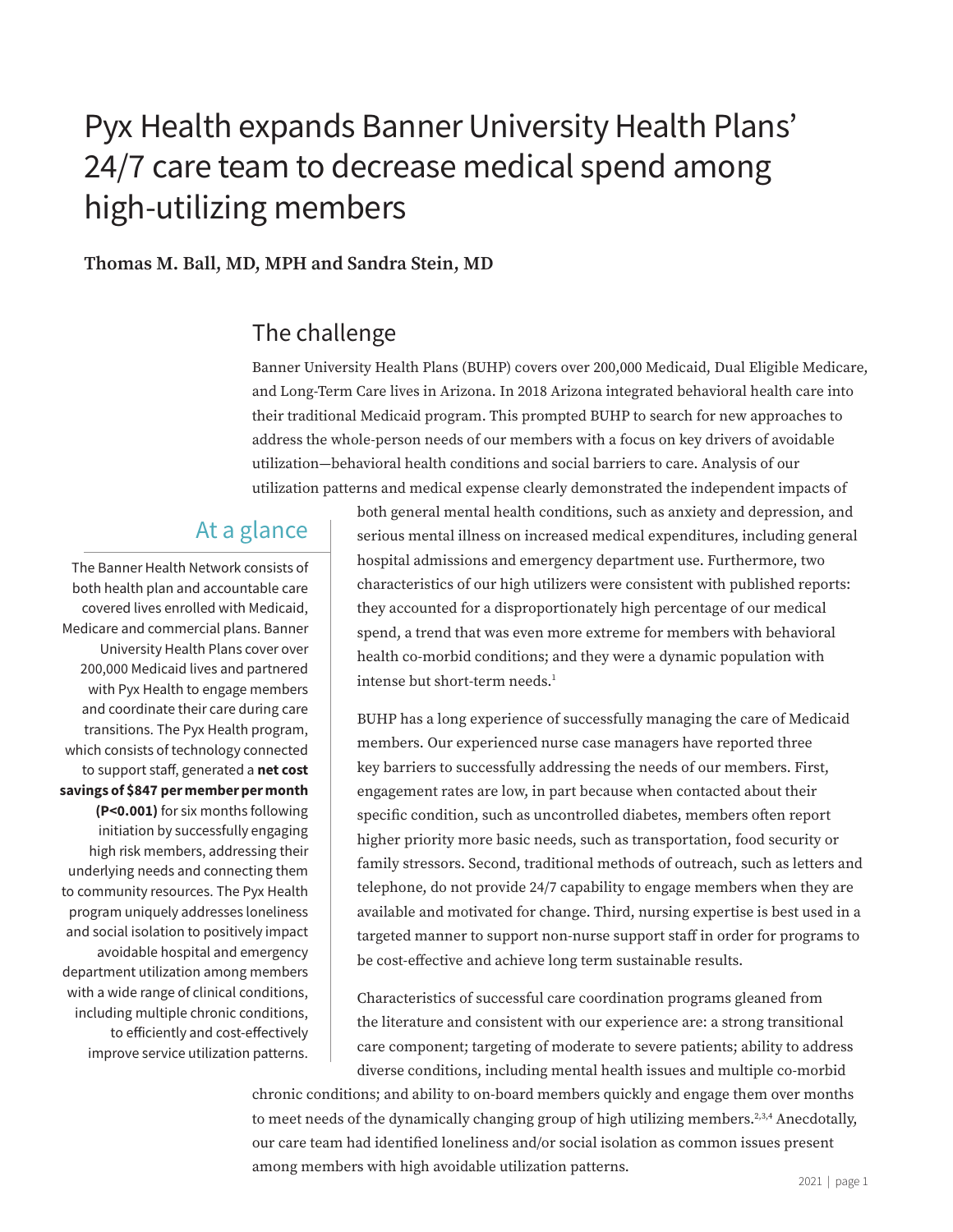Pyx Health provided an innovative approach when compared to those offered by vendors that proposed traditional nurse case management programs, care transition programs, or disease-specific programs that used technology to varying degrees...



Pyx Health provided an innovative approach when compared to those offered by vendors that proposed traditional nurse case management programs, care transition programs, or diseasespecific programs that used technology to varying degrees to support their legacy programs. In contrast, Pyx Health utilizes a chatbot — engaging technology designed specifically for the more basic needs of loneliness and social isolation, along with highly prevalent behavioral health conditions. Loneliness and social isolation are pervasive and more requisite needs that provide a more effective target for member engagement in order to gain the trust necessary to address the diverse needs of high need and high cost members who drive substantial health care avoidable expenditures.<sup>5,6</sup> Connecting this 24/7 technology to human supports provides a robust program that we believed could meet the diverse needs of our high needs and high cost utilizing members.

## Banner University Health Plans' adoption and implementation of Pyx Health

Pyx Health provides 24/7 companionship and support for patients via a mobile platform and compassionate support center after they have been discharged from the emergency room or inpatient care. At these times members are at a higher risk for poor health outcomes in part due to loneliness and social isolation. Once the member has been on-boarded by Pyx Health they receive companionship to help treat loneliness through a non-clinical, whole-person care approach. Pyxir, an endearing chatbot personality, walks alongside members in their health care journey, checking in each day to encourage self-management to help with pain, loneliness, sleep, anxiety and healthy habits. He also identifies social determinants of health needs, provides companionship and helps patients navigate their health plan and available community resources. When urgent needs are identified on the platform, the compassionate support center intervenes with a direct call to the member to offer support or helpful resources.

Prior to and during implementation Pyx Health provided trainings to key health plan departments, such as Care Management, Behavioral Health, and Member Services, along with key high volume contracted providers and facilities. BUHP provided daily target lists of members to Pyx Health. Pyx Health then initiated their engagement strategies to on-board members and track their outcomes. Regular touch point meetings allowed Pyx Health to customize the program to optimally coordinate with BUHP care management in order to provide cost-effective and member-centric care support to members.

## From Dr. Ball

*Early in my career as a CMO of a Medicaid health plan I surveyed our nurses making diabetes case management calls to members. They told me that uncontrolled diabetes was usually the least of the challenges facing these members. Multiple chronic conditions, social stresses in their lives and, whether primary or secondary, related emotional issues were their primary concerns. Over my career this one conversation included three key issues that now have been formalized into well-recognized drivers of health care use: multiple chronic conditions, social determinants of health and behavioral health co-morbidities. These challenges remain today and continue to create barriers to successfully addressing unnecessary avoidable health care utilization. Chronic conditions are associated with increased medical expenditure, but it is the associated co-morbidities, stressors and social barriers to care that drive avoidable unnecessary utilization. These facts prompted Banner University Health Plans to search for a more universal lever by which we would be able to successfully engage our diverse subgroup of high utilizing members in order to partner with our team over time to meet their needs and improve their pattern of health care service use.*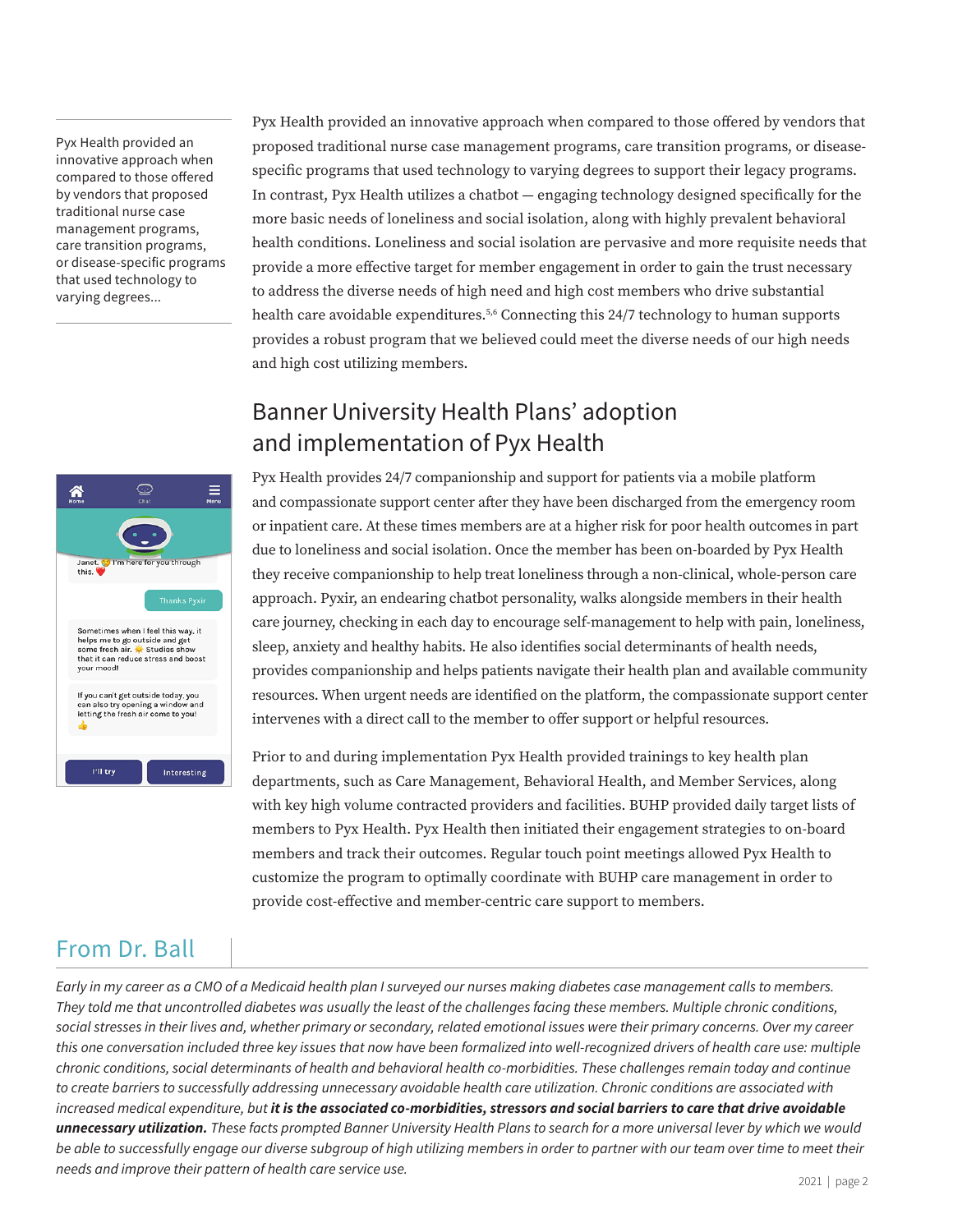## Successful outcomes achieved by Pyx Health for Banner University Health Plan members

#### Cost savings

BUHP targeted our Medicaid and Medicare Dual Eligible Special Needs Plan (D-SNP) members who were experiencing a transition of care. The cohort of members included in this analysis ranged from 18-104 years of age, were 74% female and used the Pyx Health application for a median length of 68 days. The primary outcome we analyzed was medical spend savings to determine if the program would be cost-effective and financially sustainable. Of the 1,800 members utilizing the Pyx Health program, 1,170 members had sufficient length of health plan enrollment before and after Pyx Health use to include in the analysis of medical expense. A comparison group was selected from a 10% random sample of 61,027 BUHP members who were enrolled during the same time period as the Pyx Health intervention group. The control group was generated using a machine learning model matched on their Global Cost Risk Score\* using propensity score matching.

Unlike the control group, the intervention group of members who utilized Pyx Health had a savings of \$5,083 in the 6 months following Pyx Health use compared to six months prior to engagement with Pyx Health (P<0.001) resulting in an average savings of medical expenditure of \$847 per member per month, which generated a positive return on investment when the cost of the Pyx Health program was factored into the analysis. As expected, the savings were primarily from decreased inpatient costs (51%) and emergency department use (41%), both of which were statistically significant (P<0.001). Since BUHP had implemented multiple interventions focused on emergency department utilization in the past with negligible impact we were pleasantly surprised by the degree of cost savings from decreased emergency department visits. We believe the long length of engagement with Pyxir by members (median=68 days) along with access to on-going supports as needed explains these results. Indeed, when members were surveyed a large proportion reported avoiding going to the emergency department after contacting the Pyx Health support team.

#### Member engagement

To better understand the factors associated with the success of this program we completed further analyses. Successful member engagement is foundational to impacting health care behaviors. Numerous approaches have been used to measure the value proposition of digital tools such as adoption, conversion and engagement rates. Varying specifications for each of these metrics makes it challenging to objectively compare outcomes and set reasonable benchmarks. Nevertheless, it is well known that the use of digital tools by consumers vary by industry, such as health care compared to banking, and that health care digital adoption lags behind other sectors.7 Furthermore, among health care digital users Medicaid enrollees lag behind commercially insured members.8 Of note, Blue Cross Blue Shield of Tennessee cited

*\* The Global Cost Risk Score controls from chronic diseases, hospitalization Stays, inpatient Stays, and expected Future Cost. The matching also controlled for race, county, age, sex, plan (Medicaid vs D-SNP), tenure, claims utilization, and pharmacy utilization.*

...generated a positive return on investment when the cost of the Pyx Health program was factored into the analysis.

When members were surveyed a large proportion reported avoiding going to the emergency department after contacting the Pyx Health support team.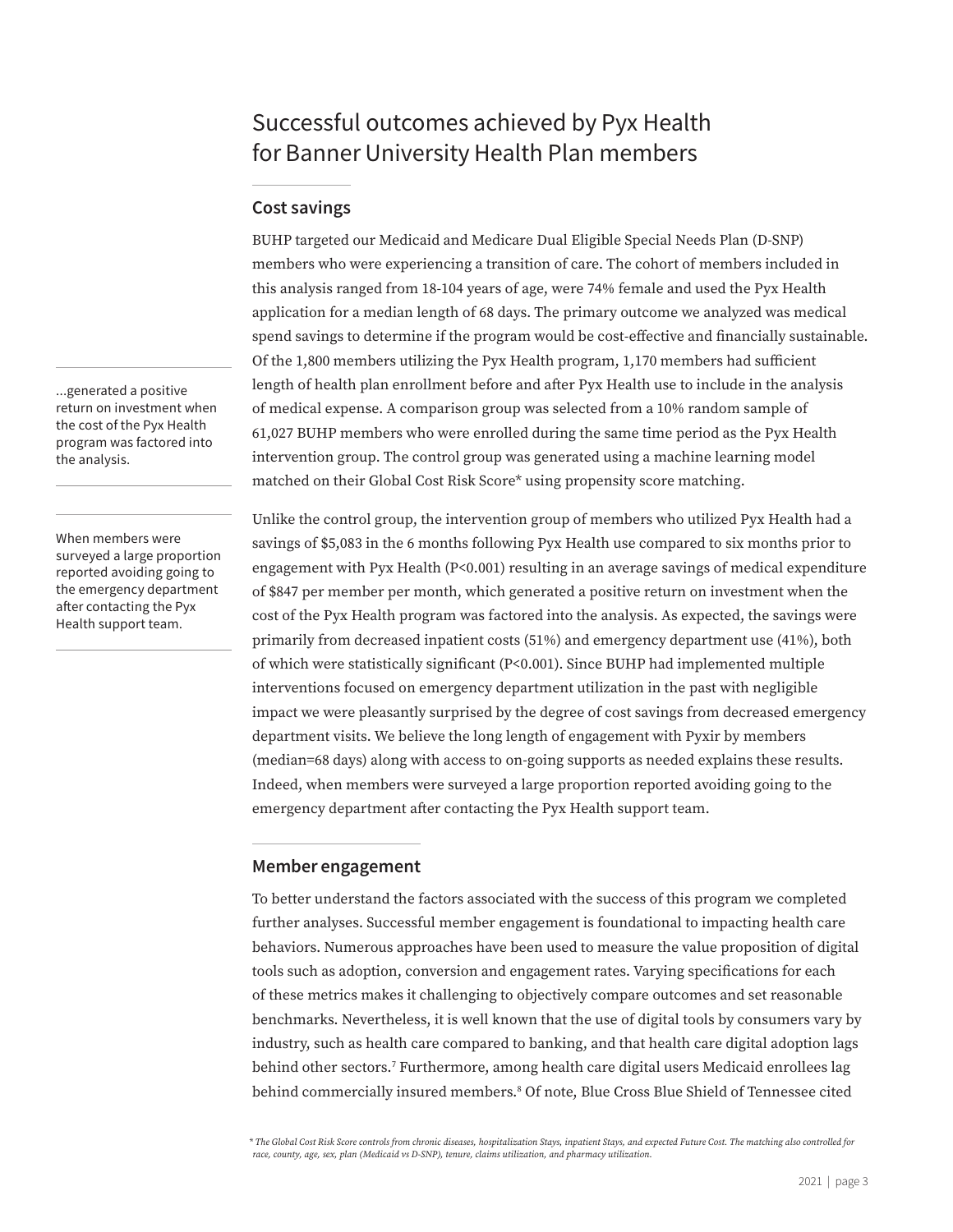60% use by commercial members of their digital tool, but only 22% response rate by their Medicaid members following a gap in care text prompt.9 Considering published findings, discussions with peers, and Banner University Health Plans' past experience with traditional outreach efforts to our Medicaid and D-SNP enrollees we set a target of 20% conversion rate upon initiation of our partnership with Pyx Health. In addition, we aimed to better understand factors associated with longer term meaningful engagement by our high utilizing members of the tool beyond initial conversion.

#### Characteristics of member use of Pyx Health program

The initial adoption rate of the Pyx Health application exceeded our benchmark with members who were contacted following a crisis as 40% enrolled in the Pyx Health program, which was much greater than our health plans' previous experience with traditional methods. Conversion rates for Medicaid (31%) and D-SNP (25%) members were also higher than our prior experience. The on-going member engagement as measured by active use of the application for median of 68 days also exceeded the time frame we anticipated as necessary to address member needs during care transitions. The costs of traditional readmission programs are often a barrier to their sustainability, even when their focus is on reducing 30 day readmissions. The median Pyxir engagement of over 60 days appeared to be a key aspect of the success of the overall program.

In exploring factors associated with this continued engagement in more depth we found that members who scored as lonely on the UCLA-3 screen were more likely to engage with Pyxir between midnight and 5 AM (37% of lonely users compared to only 4% of non-lonely users) whereas the most common time for those scoring as not lonely was from 5-7 PM (45% of nonlonely users compared to 17% of lonely users). This is consistent with the well-documented association between loneliness and sleep disturbance.10 Furthermore, members who scored as lonely most frequently reported moods of "worried," "in pain," or "sad," all of which would be expected to prompt avoidable emergency department use. Members who did not score as lonely most frequently reported moods of "hopeful," "content," or "happy."

While these relationships are complex, due to the high degree of interaction with Pyxir outside normal business hours it is clear that 24/7 accessibility is critical and most costeffectively provided through the use of Pyxir chatbot. In consultation with specialists within the Banner University health care system we also believe that the success of this program may be partially explained by Pyxir's support of members suffering from combinations of loneliness, behavioral disorders, emotional distress and/or sleep disturbance.

#### Community referrals to address social barriers to care

It is challenging to parse out the relative value of distinct components of a comprehensive whole-person health program. However, we also believe community referrals made by the Pyx Health program is also a key success factor. Social determinants of health have been associated with persistently high health care costs.11 Users reported multiple social

We found that members who scored as lonely on the UCLA-3 screen were more likely to engage with Pyxir between midnight and 5am... it is clear that 24/7 accessibility is critical and most costeffectively provided through the use of Pyxir chatbot.

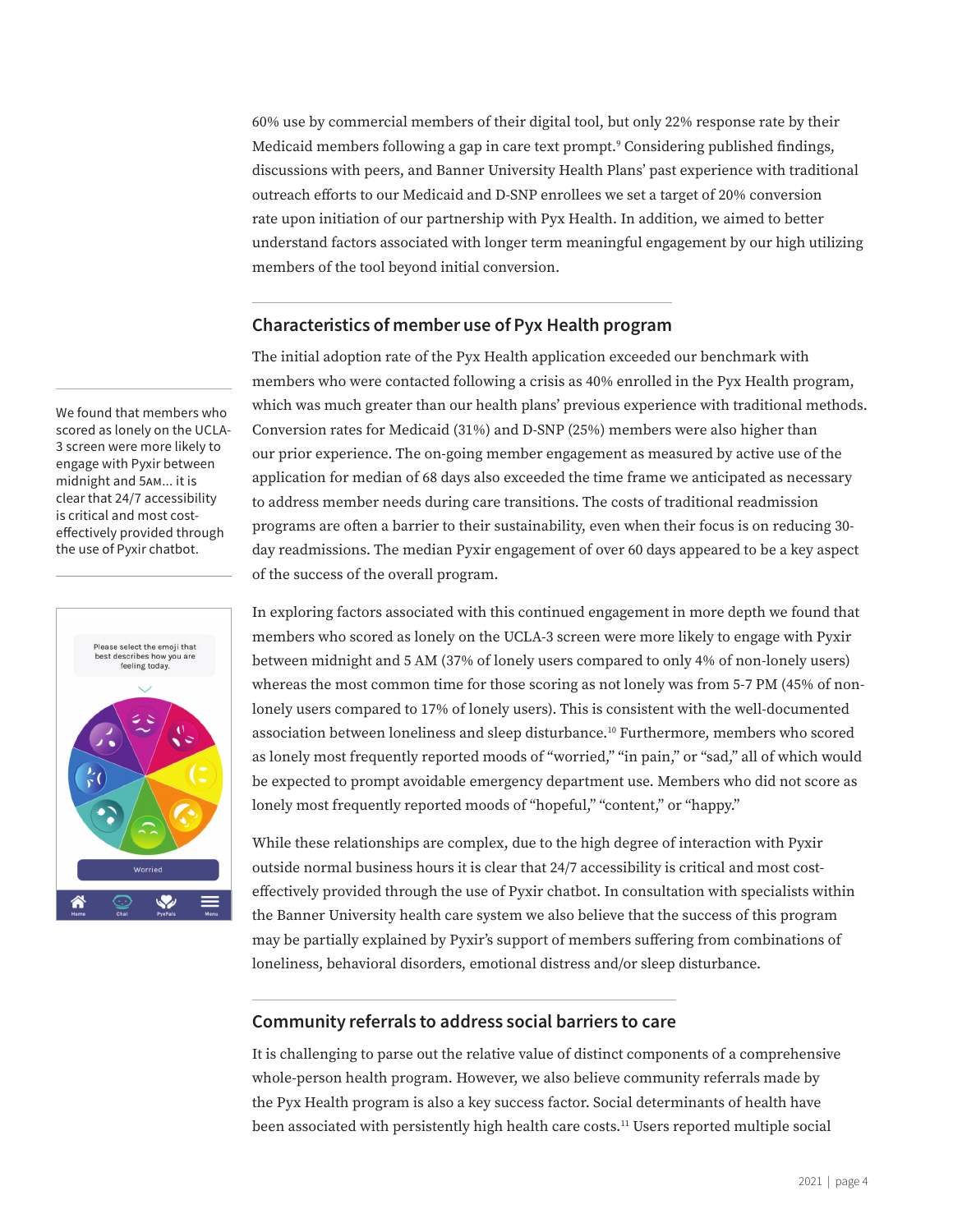

determinants of health (SDOH), most frequently being food and housing insecurity. These SDOH resulted in coordination with our health plan to address through available public programs. While these referrals were critical for the individual members served, they were not frequent enough to explain the overall findings of our analysis. In addition, consistent with published studies, our belief when choosing to partner with Pyx Health was that successful cost-effective programs must seamlessly partner technology with human support.

Of interest, when members were surveyed 55% of respondents reported that the program provided companionship over the prior month and the number one feature reported in providing companionship was Pyxir. As a health plan we were pleased that 67% of respondents reported that the program made them feel more connected to their health plan.

### Next Steps

In summary, the Pyx Health program addressed the three key challenges faced by Banner University Health Plans' care management initiatives. Members were successfully and costeffectively engaged with 24/7 access in order to meet their needs when they were available and motivated for change.

The Pyx Health program addressed the three key challenges faced by Banner University Health Plans' care management initiatives.

Due to the success of the Pyx Health program Banner Health Network has expanded its use beyond the Medicaid membership to its Medicare and Commercial lines of business. We expect Pyx Health to bring value to our accountable care programs and value-based contracts by improving their medical cost ratios. In addition, although the focus will remain on members experiencing care transitions we will also provide Pyx Health to other members identified by our analytics team as having high avoidable unnecessary utilization.

Other findings from this case study are being used to formulate future direction. The heavy use of the program between midnight and 5am validates the need for a 24/7 solution accessible to members when they choose to engage in self-care. While 24/7 nurse lines are one method to meet this need, they are higher cost and have not been heavily used by our members after hours. We envision opportunity in better understanding how to expand Pyxir's reach to provide a continuum of services around the clock to our members in an engaging, cost-effective and customer-friendly manner.

Authors: Dr. Ball was Chief Medical Officer of Banner University Health Plans when Pyx Health was implemented. He is currently a consultant focused on health care delivery for vulnerable populations and clinical analytics. Dr. Stein is Chief Medical Officer at Banner University Health Plans. She is double board certified in general and child and adolescent psychiatry.